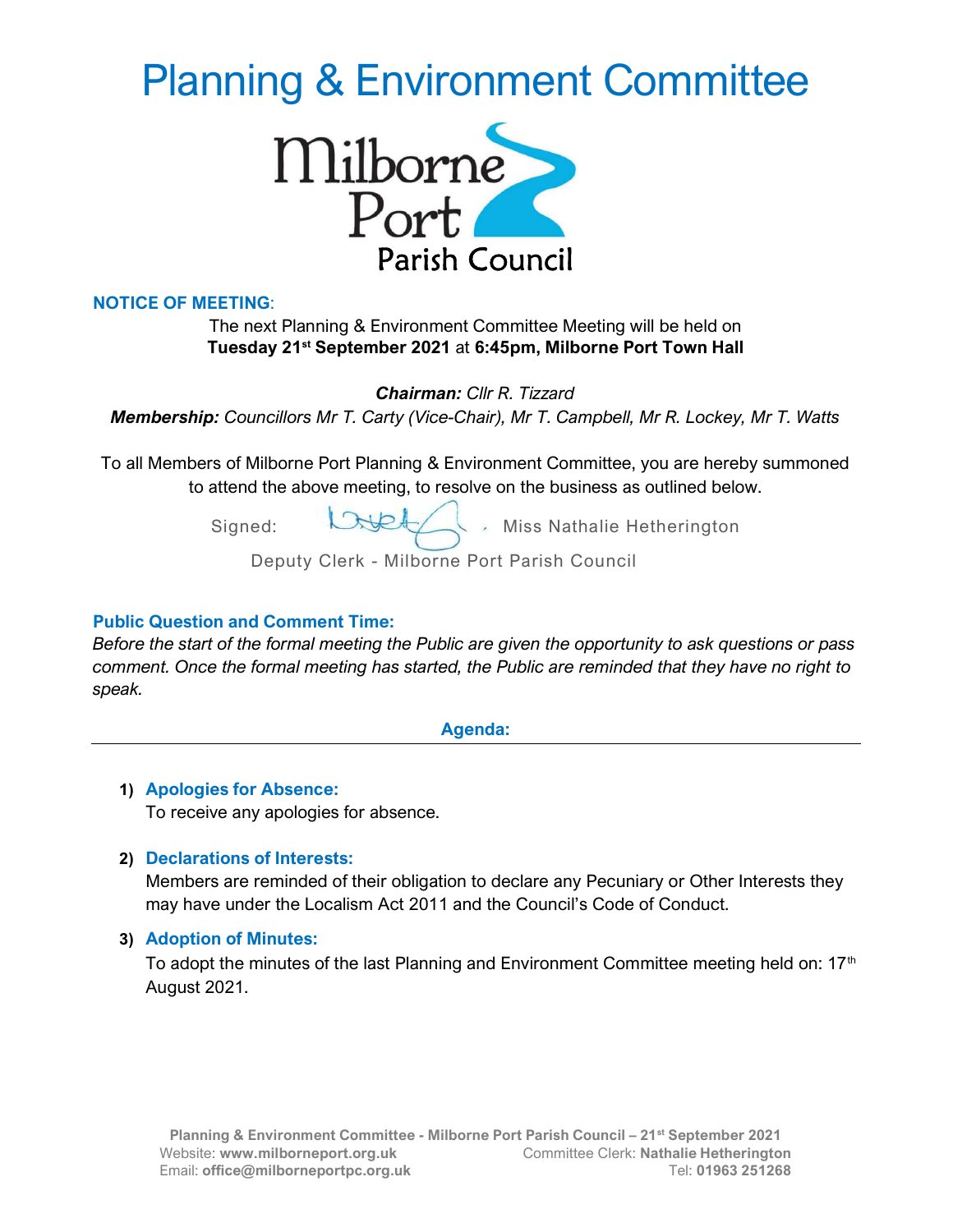4) Planning, Tree & Licensing Applications made to South Somerset District Council: To resolve the Parish Council's response to SSDC on any local planning or tree applications.

#### Application 1

Application Reference: 21/02750/S73A

What is proposed: Section73A application to amend Condition 02 (approved plans) of planning approval 17/02582/FUL (erection of No. 2 new detached dwellings with access, garaging and parking) for Plot 3; to utilise the roof space for additional accommodation.

Where it is proposed: Land at junction of Station Road/Springfield Road, Milborne Port,

Deadline for response: 29<sup>th</sup> September 2021

## Update on previous applications

## Please Note:

- $\circ$  To access the planning application under consideration and supporting documents use the reference number on the South Somerset District Council (SSDC)website: https://www.southsomerset.gov.uk/services/planning/search-for-a-planning-application/
- $\circ$  The Committee reserves the right to consider any applications received between the time the agenda was issued and the day of the meeting.
- $\circ$  The Parish Council is only consulted by SSDC on applications; the power to determine them rests with SSDC.

# 5) Planning & Environment Committee Budget Update

To receive the latest budget spending to date.

# 6) Pre-Application Consultations

To discuss/respond to the recent communications with residents/developers considering planning applications: Court Lane, Georgina Nelson from Origin 3 (documents circulated)

# 7) Budget 2022/23: P&E Projects

Members to consider projects, and likely costings, for the committee to undertake from April 2022.

# 8) NALC's response to DEFRA's Local Nature Recovery Strategies Consultation

#### (document circulated)

To discuss and resolve on MPPC's response to the NALC's own consultation focuses.